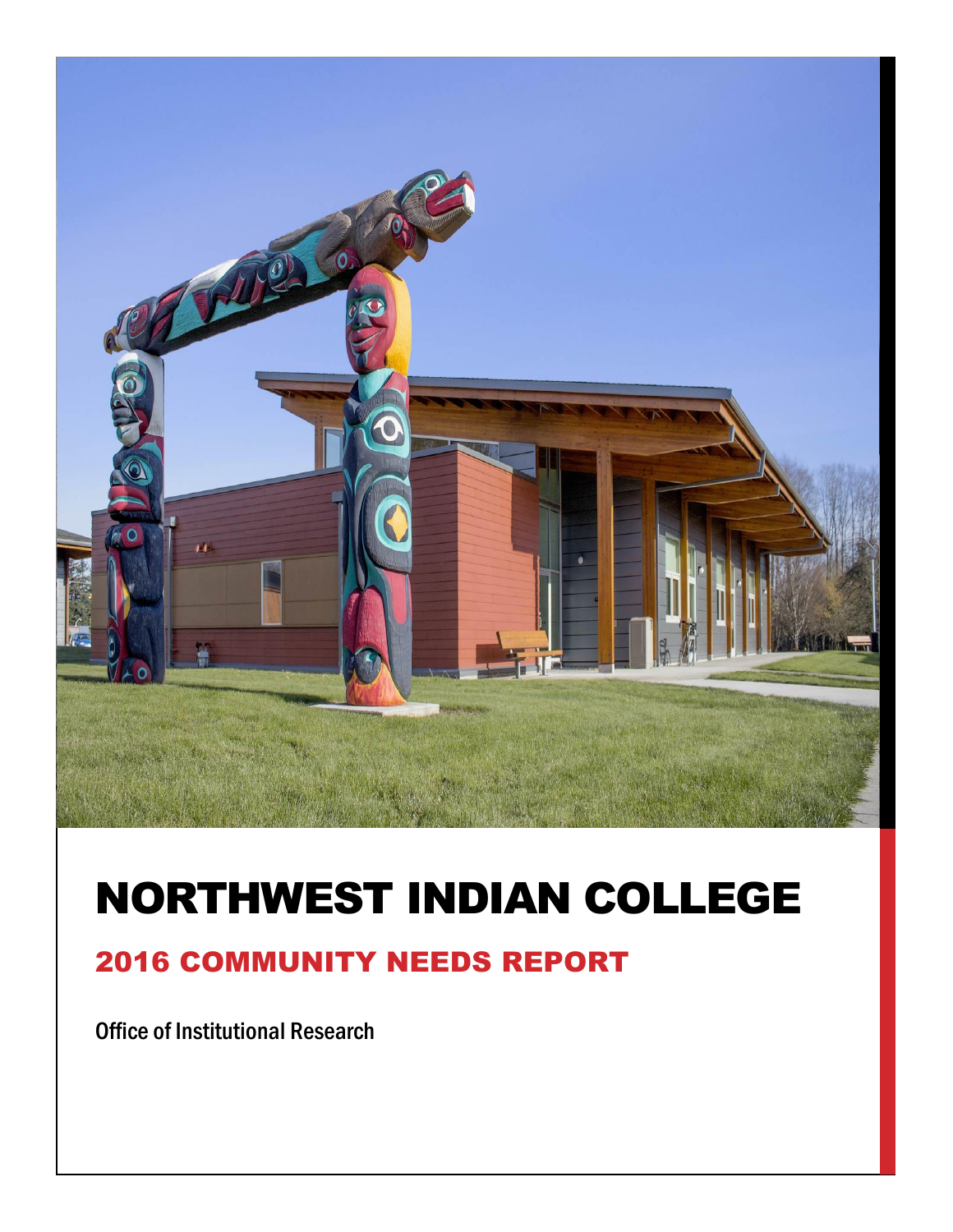# SUMMARY

The community needs survey will help us identify the most important needs in the tribal communities we serve. The results of the survey will inform the planning of the new 7-year Strategic plan, help NWIC continue to develop and strengthen programs and services, and determine resource allocation necessary to achieve our strategic plan and fulfill our mission. The survey was distributed online and in paper format to NWIC constituents that include: students, staff, faculty, and community members. The survey was delivered using survey monkey and printed for optimal distribution. We got 672 responses in which we followed up with focus groups to probe deeper into the data.



## NWIC MISSION: *Through education, Northwest Indian College promotes indigenous selfdetermination and knowledge.*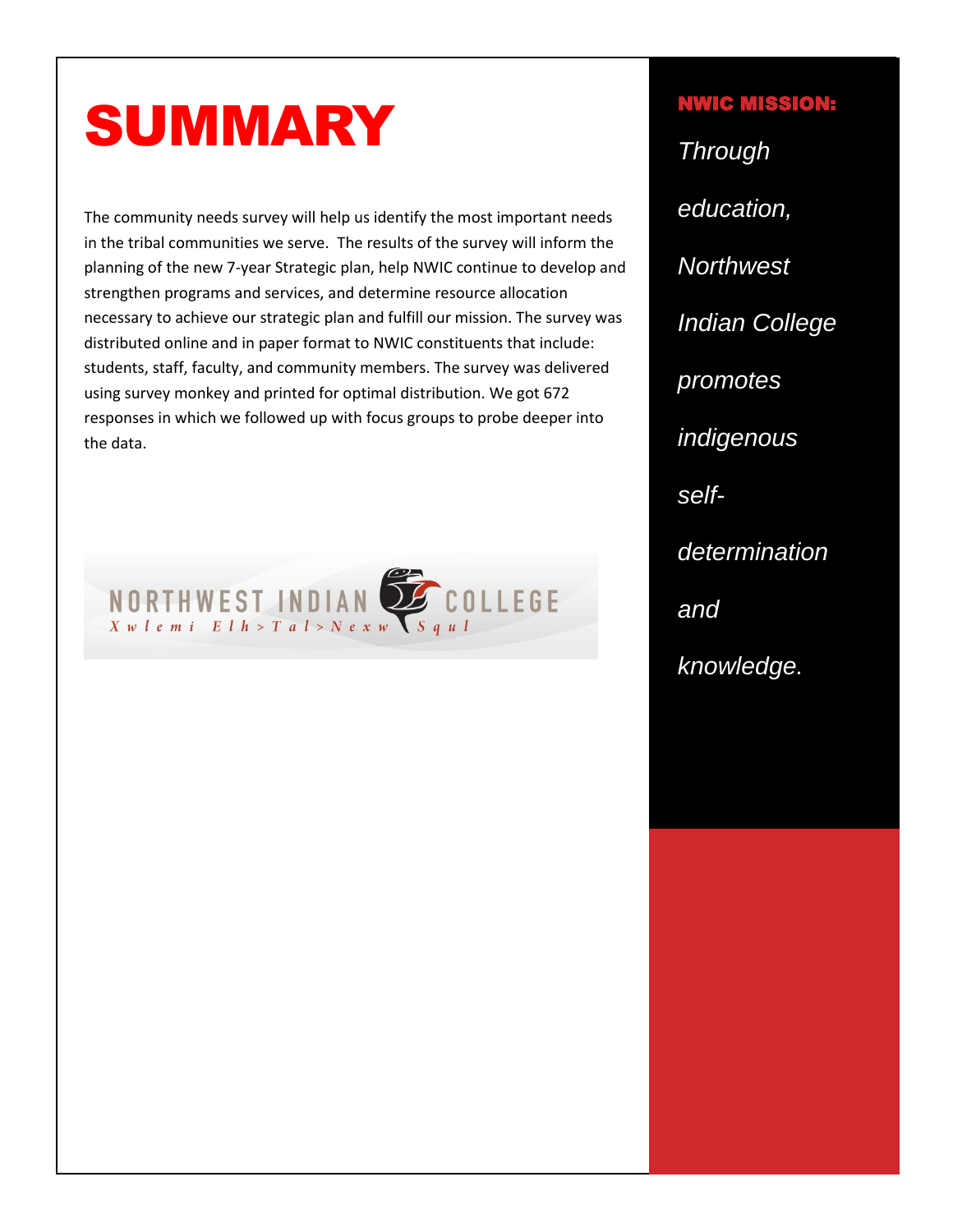*1. Participants were asked to choose 5 programs that they believe would most benefit the community at the Baccalaureate level.*

### BEHAVIORAL HEALTH

- This was the most popular option among our participants with a **50.2%** favor response.
- A Bachelor's in this field will give students the foundation they need for a career in managing mental health services and other behavioral health issues. Course work involves studies in psychology, counseling and rehabilitation.
	- **Common Career Options:**
- Mental Health Technician
- Residential Treatment Specialist
- Health Services Manager
- Community Health Specialist
- Interested areas of concentration for our participants in this area include Intensive Chemical Dependency and Indigenous Public Health.

### SOCIAL WORK

- Social Work was the second most popular among participants with a **46.6%** favor response.
- A B.S.W. program will teach students the fundamentals they need to qualify for entry level employment within this field. This degree program typically takes four years to complete. You can expect courses in:
- Social Work Practice
- Issues in Social Welfare
- Oppression
- Diversity and the struggle for human rights
- Promotion of social and economic justice
- Social welfare policy
- Social Work Practice
- Social Research Methods
- Human Behavior Theory
- Liberal Arts electives may include psychological studies, cultural anthropology, sociology, and biology.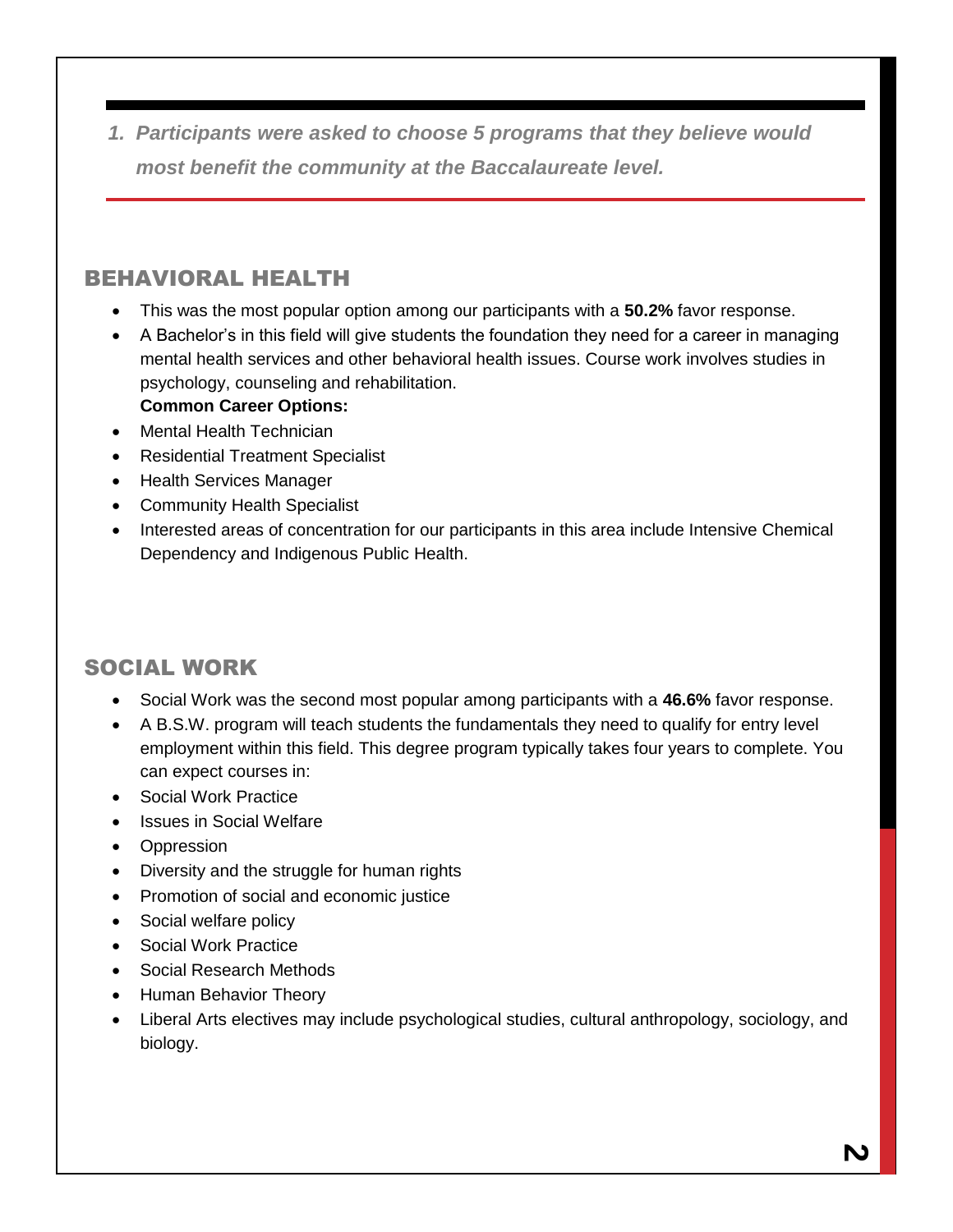### NURSING

- Next was the Bachelor of Science in Nursing (BSN) with a **39.8%** favor response.
- A BSN specializes in the science of nursing. This degree program usually takes three to four years to complete.
- This undergraduate degree will set up the foundation for future advancement within this field and provides opportunities within a variety of different roles.

## COMPUTER TECHNOLOGY

- Computer technology was fourth on the list with a **38.5%** favor response.
- Computer Technology has a vast amount of applicability in a large variety of fields such as business and communication. Computers are very crucial to the daily operations of any organization and a degree in this field would provide many types of job opportunities. **Possible sectors for applications of the BSCT degree include:**
- Any large organization such as banks, financial institutions, retail chains and universities.
- Manufacturers
- Local, state and federal government
- Computer companies and vendors
- Research laboratories and institutions
- Areas of concentration interest include Cyber Security, System's administrator & Networking.

#### **Examples of Core Courses:**

- General Psychology
- History & Systems of Psychology
- Life Span Human Development
- Theories of Personality
- Abnormal Psychology
- Elements of Clinical Psychology
- Statistical Reasoning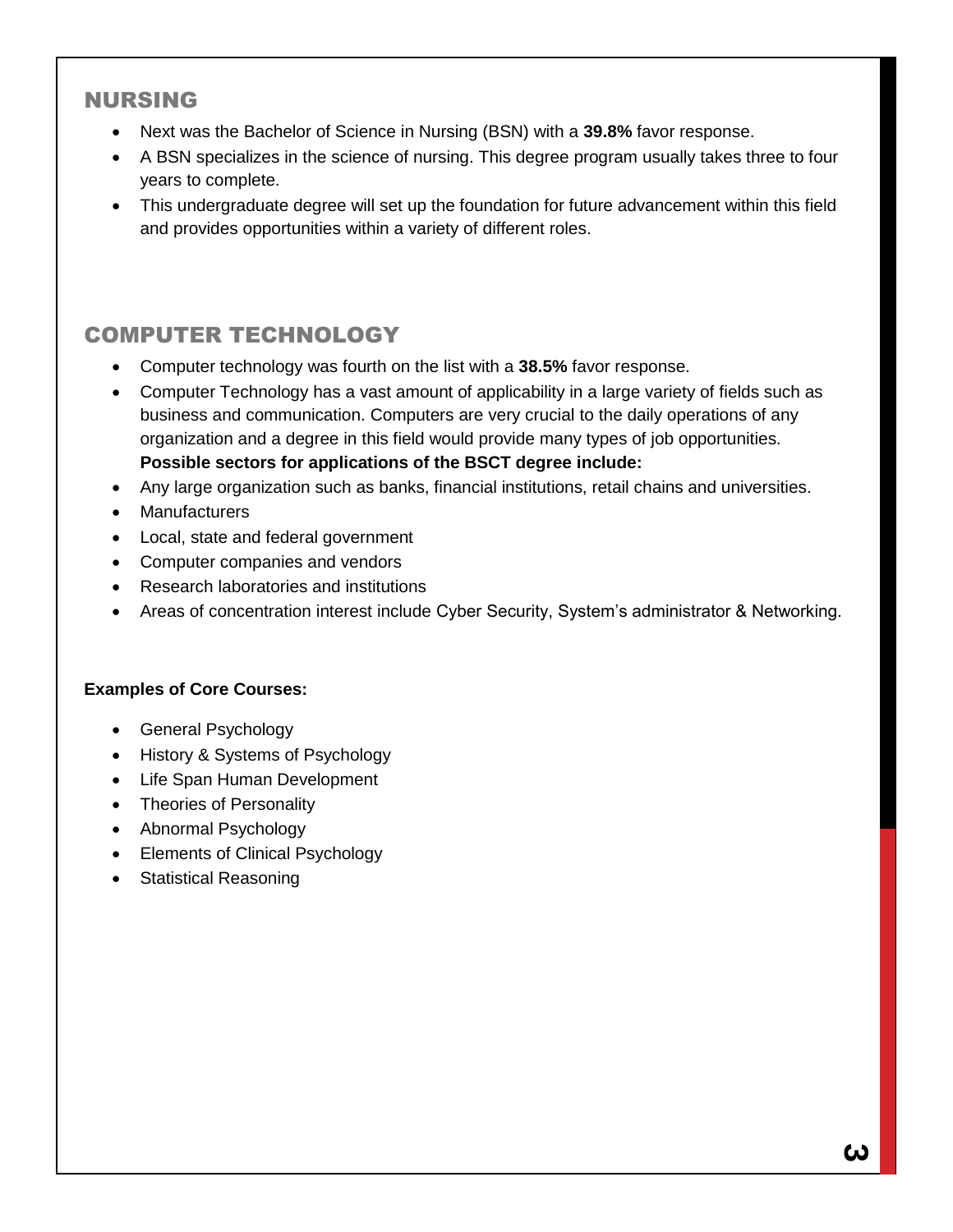*There were also written responses to this with ideas and recommendations outside of the programs listed. These include:* 

#### **Tribal Law & Administration**

- This became a broad category with many recommendations pertaining to similar fields. This part of the survey totaled **1.14%** of our participants. These sub categories include:
- Criminal Justice
- Public Administration
- Political Science
- Criminology
- Tribal Finance
- **•** Business Management & Sovereignty
- **•** Government Financial Literacy **Written responses & recommendations below the 2.0% mark at the Bachelor's level include:**
- Tribal Law & Administration **2.61%**
- Community Psychology **0.81%**
- Technical Programs (Welding, Automotive, Culinary Arts, Architectural Design) **0.65%**
- Accounting (Finance, Math) **0.49%**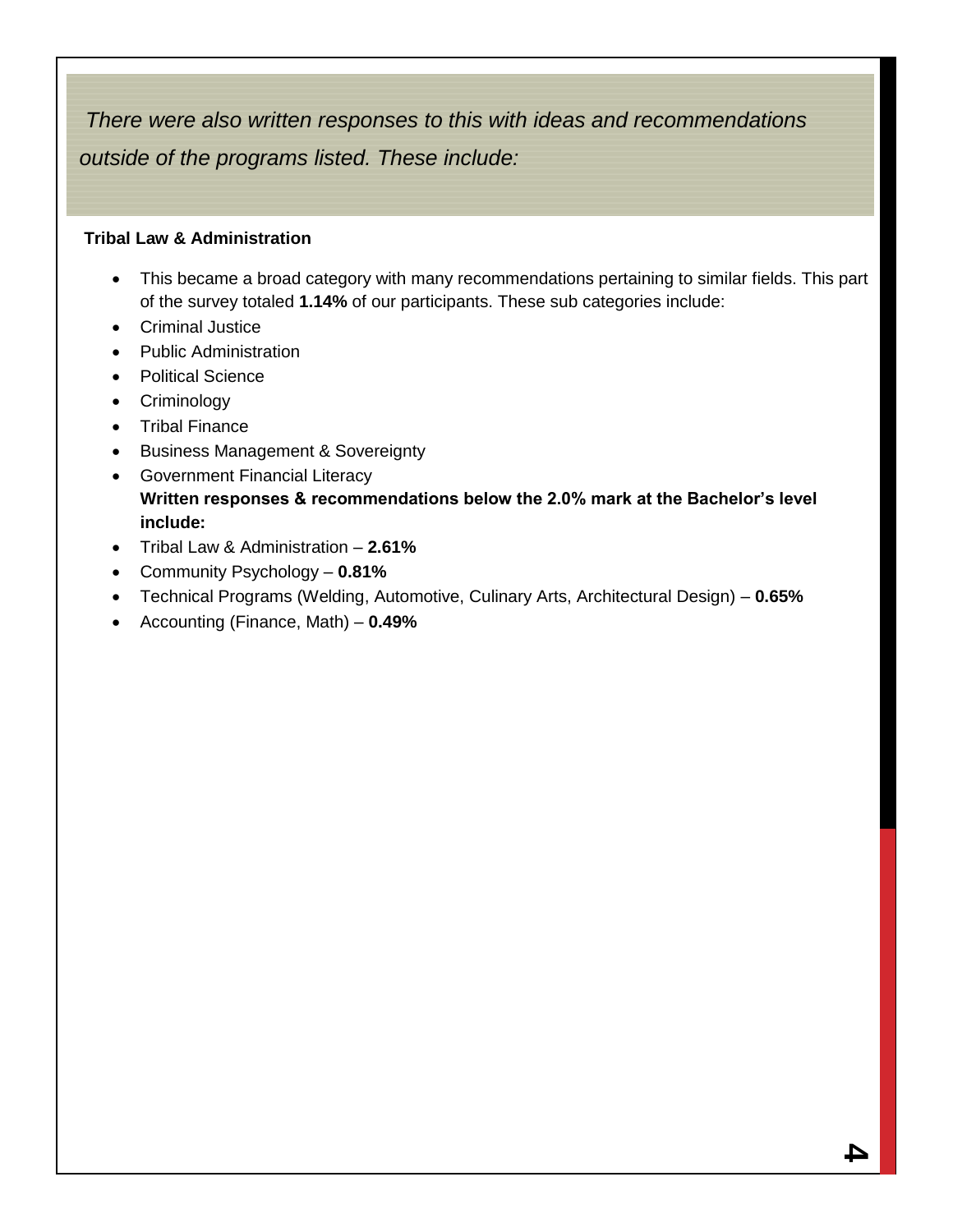*2. Participants were asked what 5 degree programs would most benefit their community within the Graduate (Master's Degree) & Professional (PhD, JD, MD) levels.*

## BUSINESS ADMINISTRATION

- Business Administration was the most popular with our participants at the graduate level with a **60.9%** favor response.
- MBA programs have specific areas of emphasis particularly in accounting, marketing and entrepreneurship. It is a very popular program of study since it can provide students with a wide range of business expertise that can be useful in a number of various occupations.

#### **Common Career Options:**

- Business Analyst or Strategist
- **Business Development Analyst, Associate, or Manager**
- Director (of a department)
- Entrepreneur/Founder
- Financial Analyst
- Management Consultant
- Marketing Associate, Analyst, or Manager
- Portfolio Manager
- Project, Product, or Program Manager
- Operation Analyst, Associate, or Manager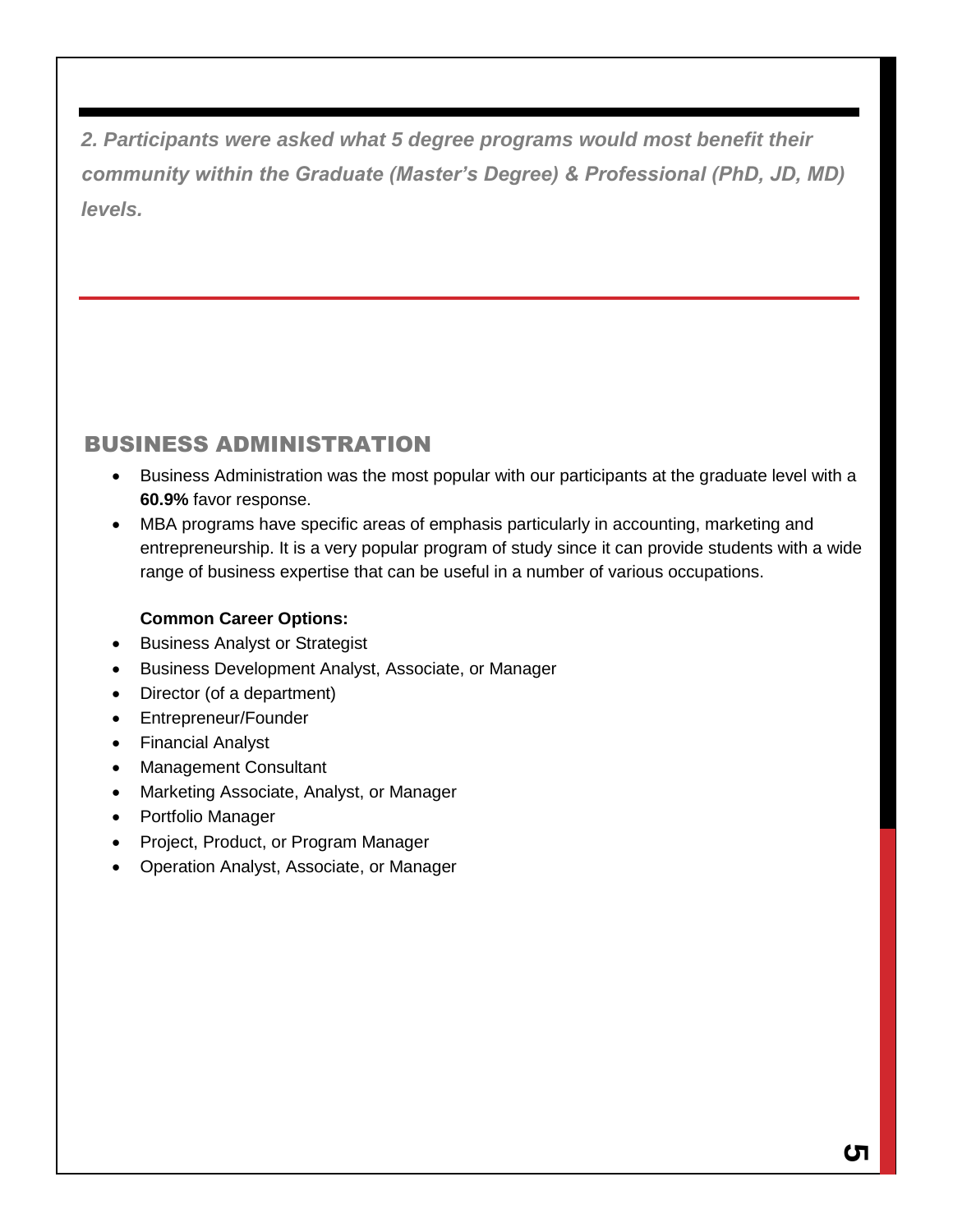## SOCIAL WORK

- Social Work came in second with our participants with a **50.3%** favor response.
- The **Master of Social Work (MSW)** is a professional degree that can be a continuation of a **Bachelor of Social Work (BSW) According to the Bureau of Labor Statistics (BLS), with 20 percent employment growth projected over the next decade, the highest paying careers in Social Work are:**
- **Substance Abuse Counselor - \$38,000**
- **Marriage & Family Therapist - \$45,700**
- **Clinical Social Workers - \$48,010**
- **Health Care Social Workers - \$51,000**
- **School Counselor - \$53,000**
- **Medical Social Workers - \$53,400**
- **Community Program Administration - \$57,950**
- **Social Work Teachers - \$71,000**

## LAW (PROFESSIONAL LEVEL)

- Law was the next program of interest as well as one of the broader fields that our participants chose. Particularly areas of **Tribal Administration** and **Criminal Justice**. It earned a **45.23%**  favor response.
- Degree programs in **Tribal administration** involve courses in leadership & ethics, federal Indian law, tribal management, business courses in finance and accounting, and principles of tribal sovereignty. Students interested in becoming tribal leaders must learn these principles to begin a career in tribal administration and governance.
- **Criminal Justice** is a very expansive field to enter into and very competitive. Common areas in this program can involve Emergency Management, Homeland Security, Cyber Security and Public Policy. According to *criminaljustice.com* careers in this field are on the rise. A 2020 outlook predicts police force hiring to increase 5% and forensic science careers to increase 6%.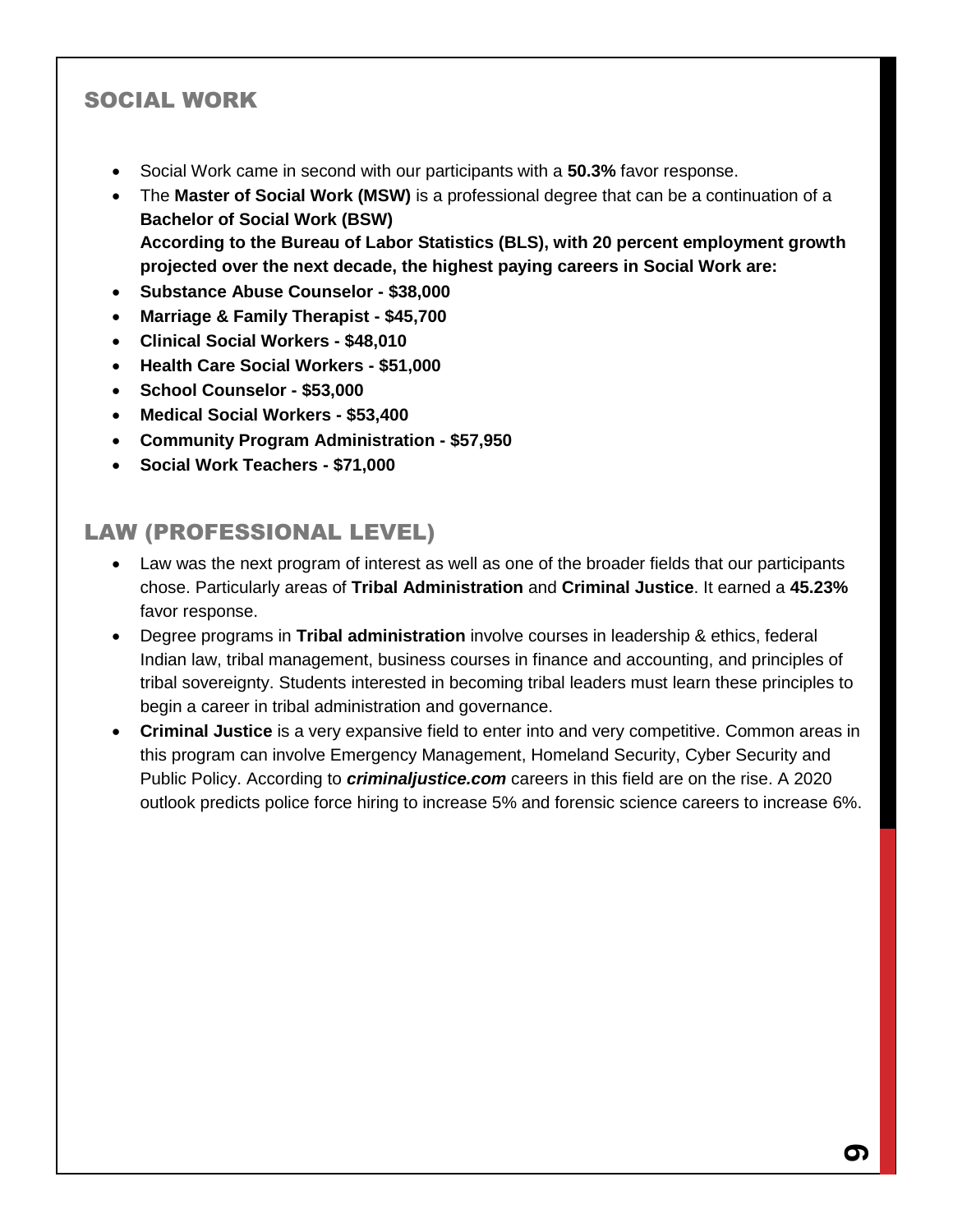## ENVIRONMENTAL SCIENCE

- Fourth on the list is environmental science with a **43.4%** favor response.
- Students in a environmental science program will cover many information sciences in chemistry, biology and physics to establish ways to solve environmental concerns. By doing research and diagnosing environmental problems, students will learn the principles of this science and address issues regarding pollution and environmental protection.

#### **Potential Career Options Include:**

- Agricultural Engineer
- **Anthropologist**
- Archaeologist
- **Bioinformatics**
- Climatologist
- Ecologist
- **Entomologist**
- Geographer
- **Hydrologist**
- Marine Biologist
- **Meteorologist**
- Molecular Biologist
- Oceanographer
- Paleontologist
- Seismologist
- Wildlife Biologist
- **Zoologist**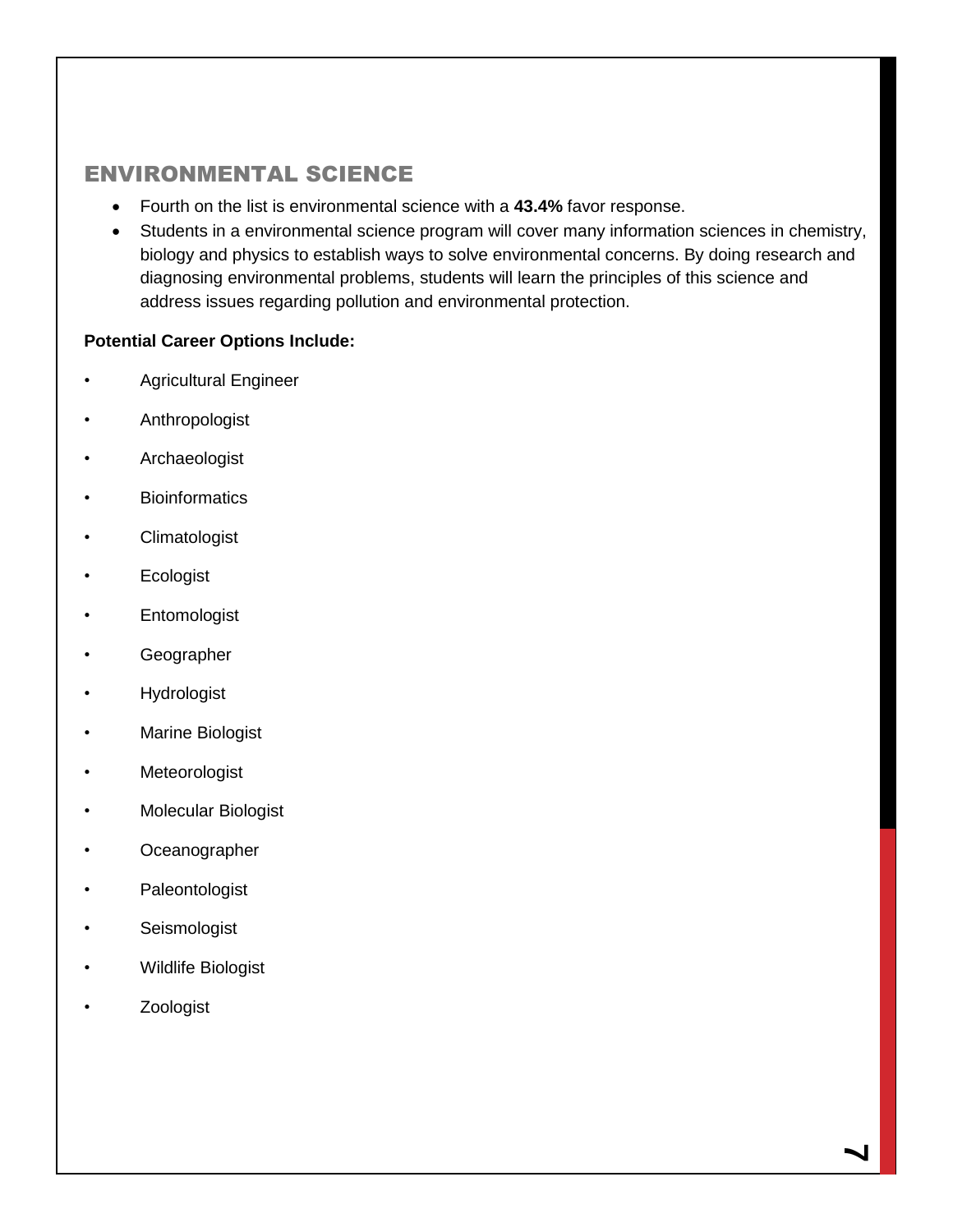## EDUCATIONAL LEADERSHIP

- Lastly Educational Leadership was the next program of interest with a **35.7%** favor response.
- Educational Leadership is a program of study that teaches its students the basics of school policy, procedure, and reform at the institutional level. Its main purpose is to maintain and guide student academic progress and faculty efficiency.
- Educational Leadership studies at the graduate level vary by concentration. Courses may include topics in professional development and leadership, school finance and law, strategic and organizational planning, adult learning, community relations and student affairs. Internships

*Written responses & recommendations below the 1.0% mark at the Master's level include:*

and research activities may also be a part of the programs curriculum. These exercises are designed to sharpen a student's management, communication, organizational and problem solving skills in a real-world environment.

- Environmental Engineering **0.65%**
- Engineering **0.49%**
- English (Literature) **0.32%**
- Nursing **0.32%**
- Accounting (Finance) **0.32%**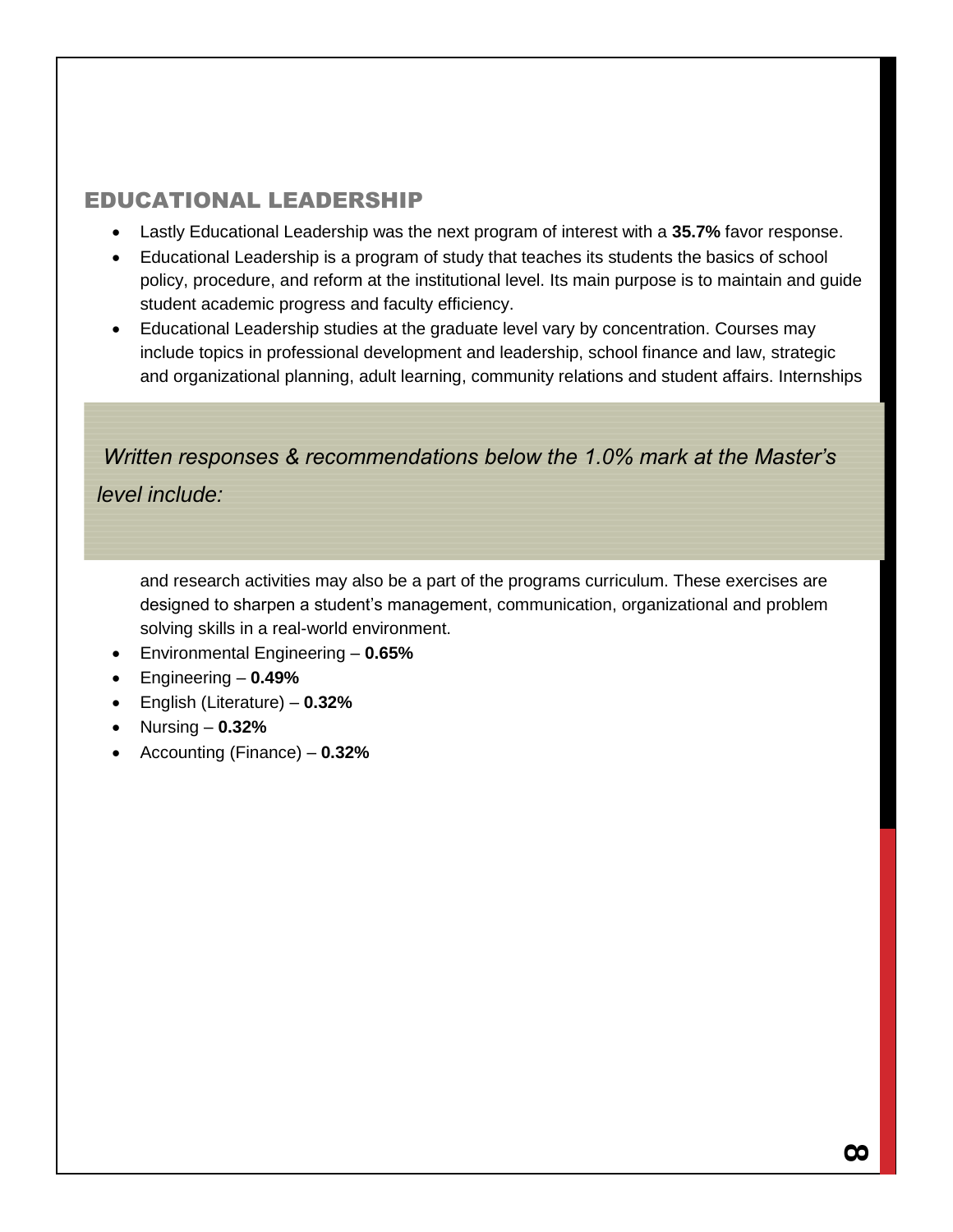*3. Participants were asked about Continuing Education Unit courses (CEUs), workshops or conferences that are a unit credit equal to 10 hours of participation that they would like to see offered. These courses are non-academic and are designed to promote self-sufficiency and wellness for Indigenous people through culturally grounded, multi-generational and holistic programs. Examples of current CEU courses are: Financial Literacy, Traditional Plants/Foods & Cultural Arts. Participants were asked to identify 3 areas of interest that would meet future community needs.*

## ADDICTION/RECOVERY EDUCATION

This category had the highest favor response with a **79.22%** of participants interested in the subjects. This area contained a variety of topics in the field such as Behavioral Health, Domestic Violence, General Recovery & Self Care & Wellness. Heroin and particularly methamphetamines have been a growing and rampant problem in recent years on the Lummi reservation and continues to get worse. According to our recent surveys, interest in Behavioral health and Chemical Dependency have been at the top of the list in what the community is looking for in education. Considering the increasing rise in drug use, these findings verify these problems indefinitely and the rising concern from the public to raise awareness on this issue.

## DIABETES EDUCATION

Diabetes education has a substantial favor response with **64.6%** participants interested in the course. Diabetes is long standing problem for Native Communities and education about its impact and how it can be treated is critical to the overall health of the community. There have been efforts to raise awareness about traditional and local foods, nutritional education, and promoting sovereignty in the food acquisition and preparation through efforts from Washington State University and Northwest Indian College. Offering a CEU through NWIC would assist in the continuation of educating the community about this problem.

## TEEN PARENTING

This was the next area of concern among participants with a **52.7%** favor response. Lummi Nation School has made progress of helping youth do better in school in the last 6 years. Since creating the teen pregnancy center, the school has assisted teen mothers finish school while caring for their new babies, and making sure the kids entering kindergarten are able to read. With the possibility of starting a CEU course in this area, NWIC can assist with the progress made by Lummi Nation School.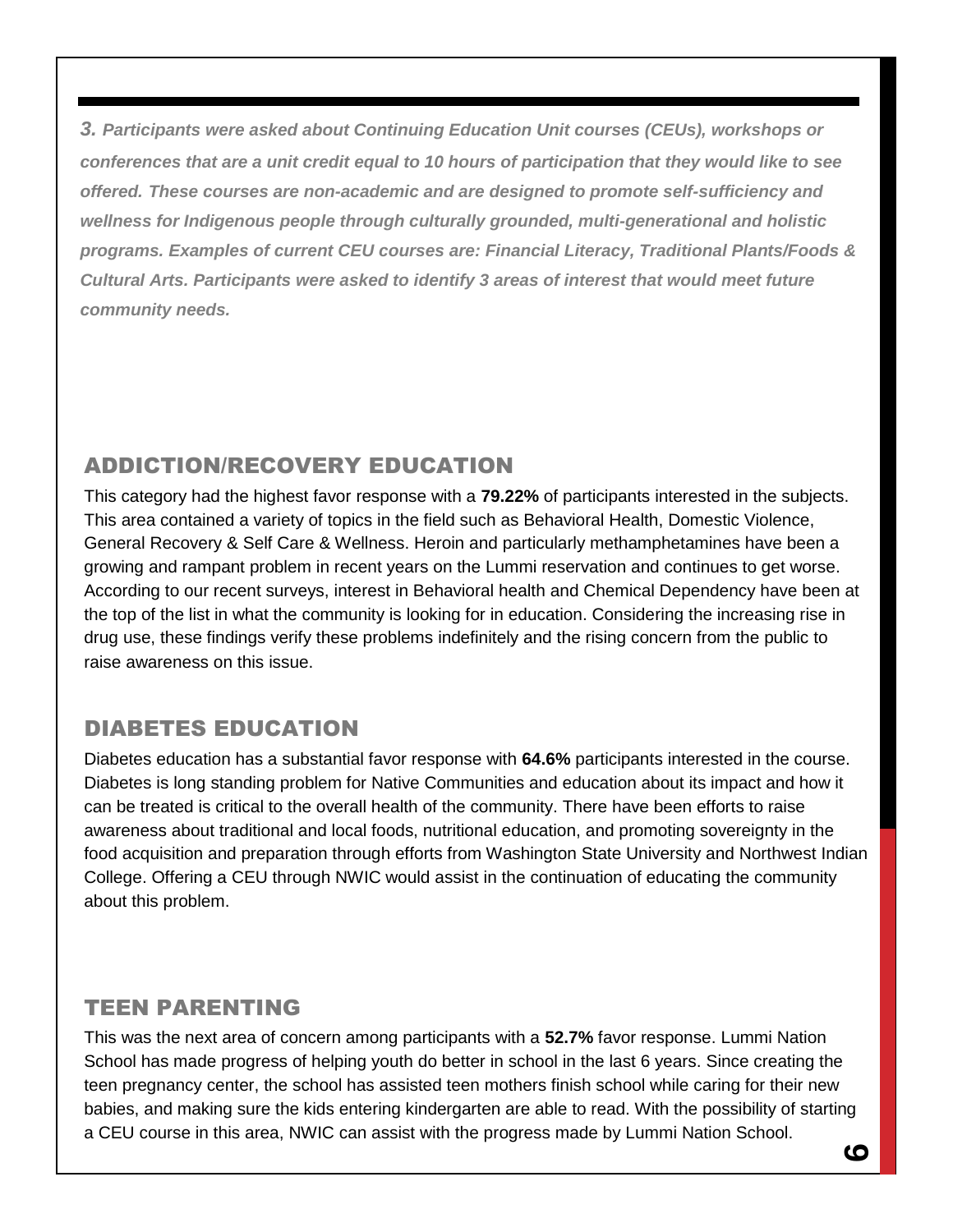- Traditional plants & food (Nutrition) **4.15%**
- Cultural Education **1.49%**
- Computer Technology (3D Printing, Laser Engraving, CAD Programming, Networking.) **0.83%**

#### BEHAVIORAL HEALTH

Again this continues to be a trending topic of interest and concern among the community. It tops

*4. NWIC supports an environment for increasing the indigenous body of knowledge through scholarship and research. Examples of current research projects are: Witnessing our future suicide prevention, climate change vulnerability, and Early Childhood Education Restorative Teachings. Participants were asked to identify 3 areas of interest that would meet the community need.*

the list with an **80%** favor response and further illustrates the rising threat these issues have become. There are many community members suffering from emotional trauma, grief, depression, anxiety disorders and particularly addictions to various substances. Behavioral Health is a critical ingredient to the overall condition of the community and there has been a strong calling for more effective methods to treat these problems.

## INDIGENOUS (E.G. LANGUAGE RESTORATION)

 This subject gathered a **65.1%** favor response. Language restoration is essential in the preservation of Native culture and around the world revitalization efforts increasingly involve community-led, community based partnerships or collaborations between communities and linguists. The effects of colonization, and especially of the residential school era, interruption resulted in loss of identity and culture, and ways of living, but like many indigenous people around the world, Coast Salish people are working to reclaim their languages and make them alive again.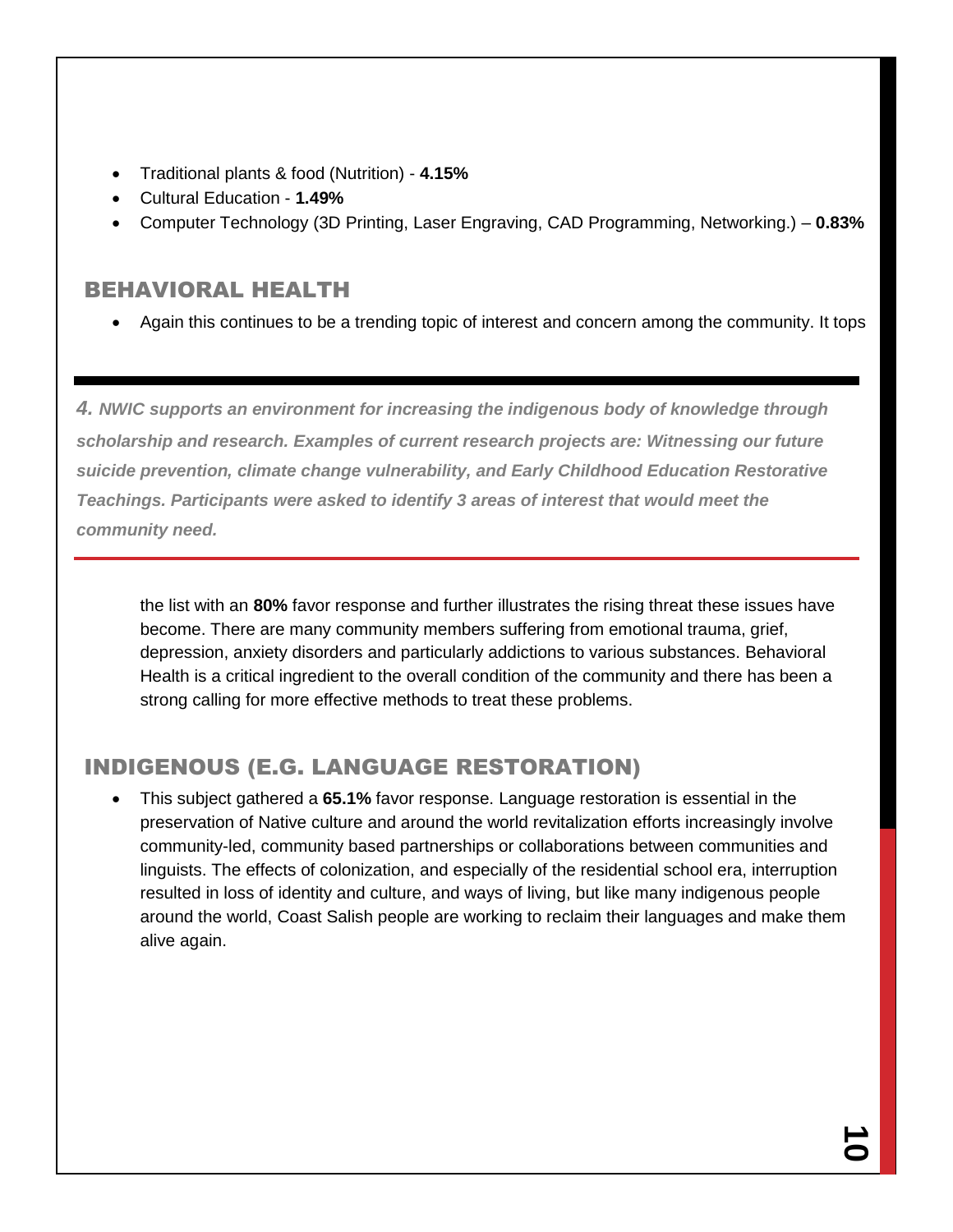*There were many written recommendations for what participants wanted to see offered as far as CEUs and workshops. These options were below the 5% mark but still listed in our results.* 

## ENVIRONMENTAL (E.G. CLIMATE CHANGE)

Washington is experiencing changing climate conditions that bring significant risks to human health, our forests, agriculture, freshwater supplies, coastlines and other resources that are vital to our economy, environment and quality of life. Fish, wildfire and natural systems are facing increased stress, certain habitats and species like cold water fish are facing the alteration of natural patterns such as animal migrations or flower blooms, as well as the presence of pests and invasive species. Interest in this area reached a **61.6%** favor response.

*5. Participants were asked to choose from 3 areas of interest that would meet the future community need.*

#### **Other fields of interest for this question include:**

- Economic Development
- Political Science
- Leadership
- Law Enforcement
- Mechanical Engineering
- Parenting
- Tribal Government

#### **Victim Advocacy (Domestic Violence, Victim of Crime or Child Advocacy) (1-year Certification)**

- Victim advocacy is a service that is available to all crime victims. These professionals help support victims during their time of need, and may help them with such things as emergency care, basic needs, navigating the justice system, finding legal representation, and finding help for mental and emotional problems a crime.
- This program scored the highest for this question with a **51.9%** favor response.
- Although it is not mandatory, some victim advocates may want to become certified, and since certification can lead to more job opportunities and higher wages. To gain certification,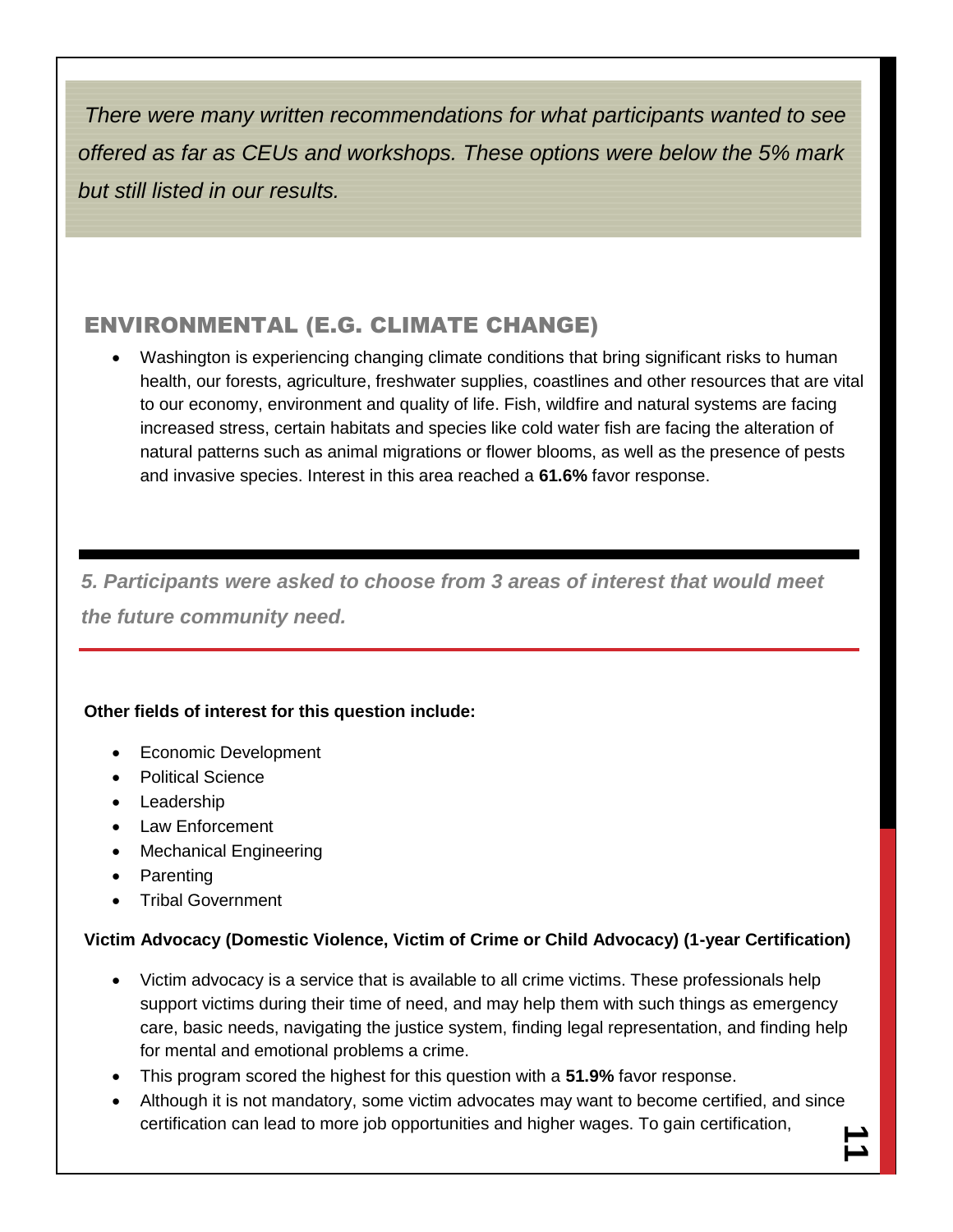advocates must contact the National Organization for Victim Assistance. This organization offers different levels of credentials for advocates, depending on their levels of experience and education.

## CERTIFIED NURSING ASSISTANT

- A Certified Nursing Assistant (CNA) has the crucial tasks of assisting their patients with their daily needs such as personal hygiene, monitoring vital signs and providing overall comfort.
- CNAs are known to work in hospitals but many choose to work at patients' private residences. This gives the patient the opportunity to live at home while still having their needs taken care of. CNAs that choose this approach will get to know their patients personally and will work primarily from the patient's home.
- These days' job prospects for CNAs are bright. The **U.S. Bureau of Labor Statistics (BLS)** estimates that the demand for the profession will rise at a rate of 17% through 2024, much faster than the typical job growth. As the population ages, demand for round the clock personal services is on the upswing.
- The **BLS** estimates that a median income of \$25,090 for CNAs in its 2016-17 Occupational Outlook Handbook, but your earnings will vary according to where you live; the **BLS** found that the top 10 percent of nursing assistants earned more than \$36,000. By taking on more training, CNAs can move into higher-paying roles as licensed practical nurses or registered nurses.
- You must take a competency exam and most certifications last 12 weeks or less.
- This program scored a **50.4%** favor response among our participants.

## COMPUTER SCIENCE (ASSOCIATE LEVEL)

Major-area requirements of an Associate degree in computer science include calculus, database management, and programming and data structures. These core classes allow students to develop a solid background needed to be successful in the workforce, and the ability to continue their education.

#### **An example for what the course schedule for this program might look like is:**

- Introduction to Computer Science and Programming
- Object Oriented Programming
- Introduction to Assembly Language Programming
- Data Telecommunications & Computer Networks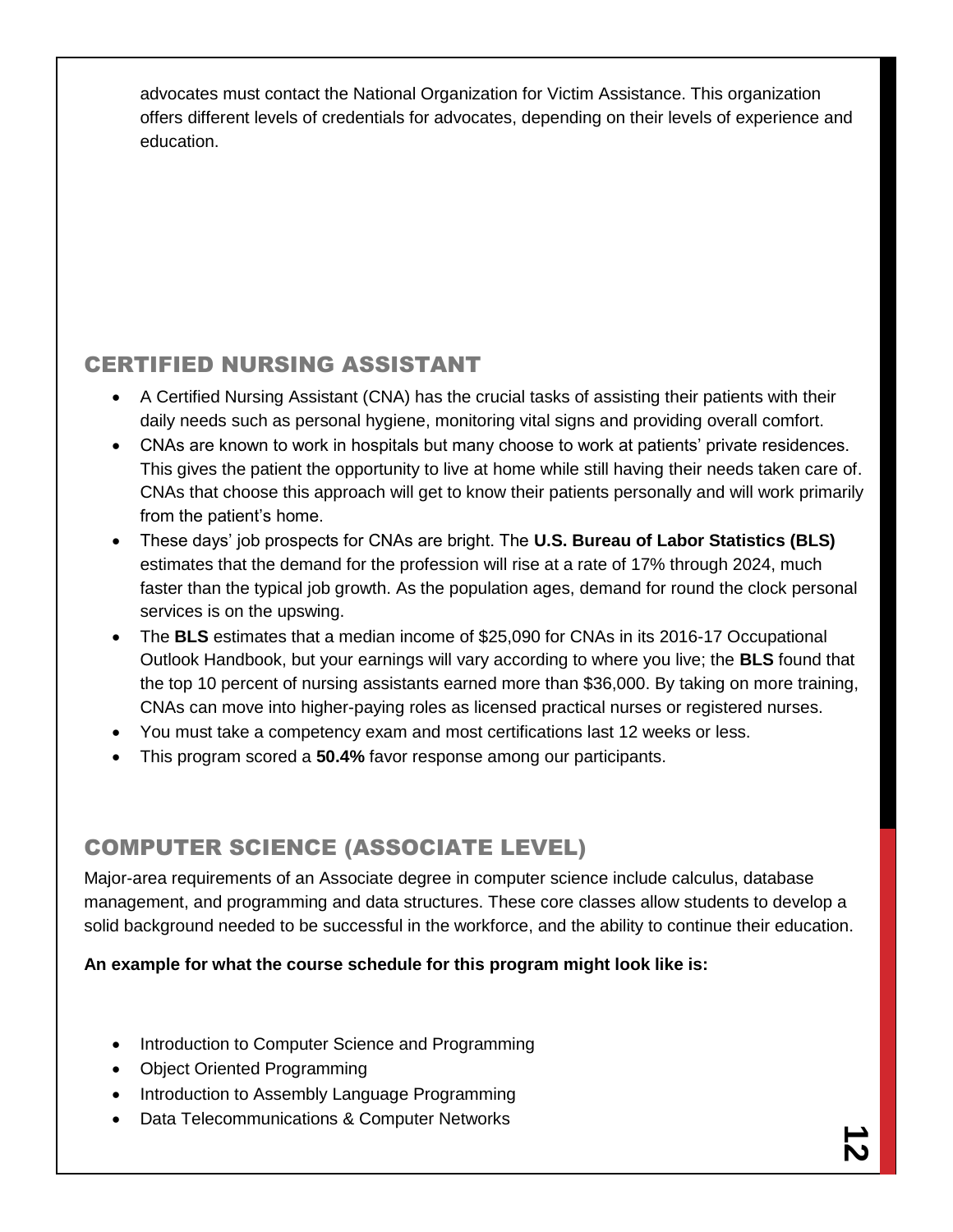- Discrete Mathematics
- Applied Calculus

#### **Entry Level Salaries**

| <b>Career</b>                      | <b>Entry-Level salary with High</b> | <b>Entry Level Salary with</b> |  |  |  |
|------------------------------------|-------------------------------------|--------------------------------|--|--|--|
|                                    | <b>School Diploma</b>               | <b>Associate Degree</b>        |  |  |  |
| <b>Computer Support Specialist</b> | \$27,930                            | \$34,930                       |  |  |  |
| Web Developer                      | \$55,500                            | \$62,500                       |  |  |  |
| <b>Computer Programmer</b>         | \$28,500                            | \$35,000                       |  |  |  |

• An Associate's in Computer Science is a great opportunity to improve marketability and kicks off a technology based career. This degree opens many doors, and potential jobs typically pay

*6. We asked participants to rate the following challenges that they may face in pursuit of higher education.*

more for those with a degree.

This program scored a **43%** favor response with our participants.

**There were several other programs that scored a decent amount of response from our participants. These include:**

- Paraprofessional Teacher Education (Associate Level **42.3%**
- Marine Outboard Maintenance (Workforce Education) **30.7%**
- Dental Health Aid Therapist (Workforce Education) **30.3%**
- Certified Nurse's Assistant (Workforce Education) **29.0%**
- Facilities Maintenance (Workforce Education) **21.2%**
- Forestry (Written Recommendation) **0.16%**